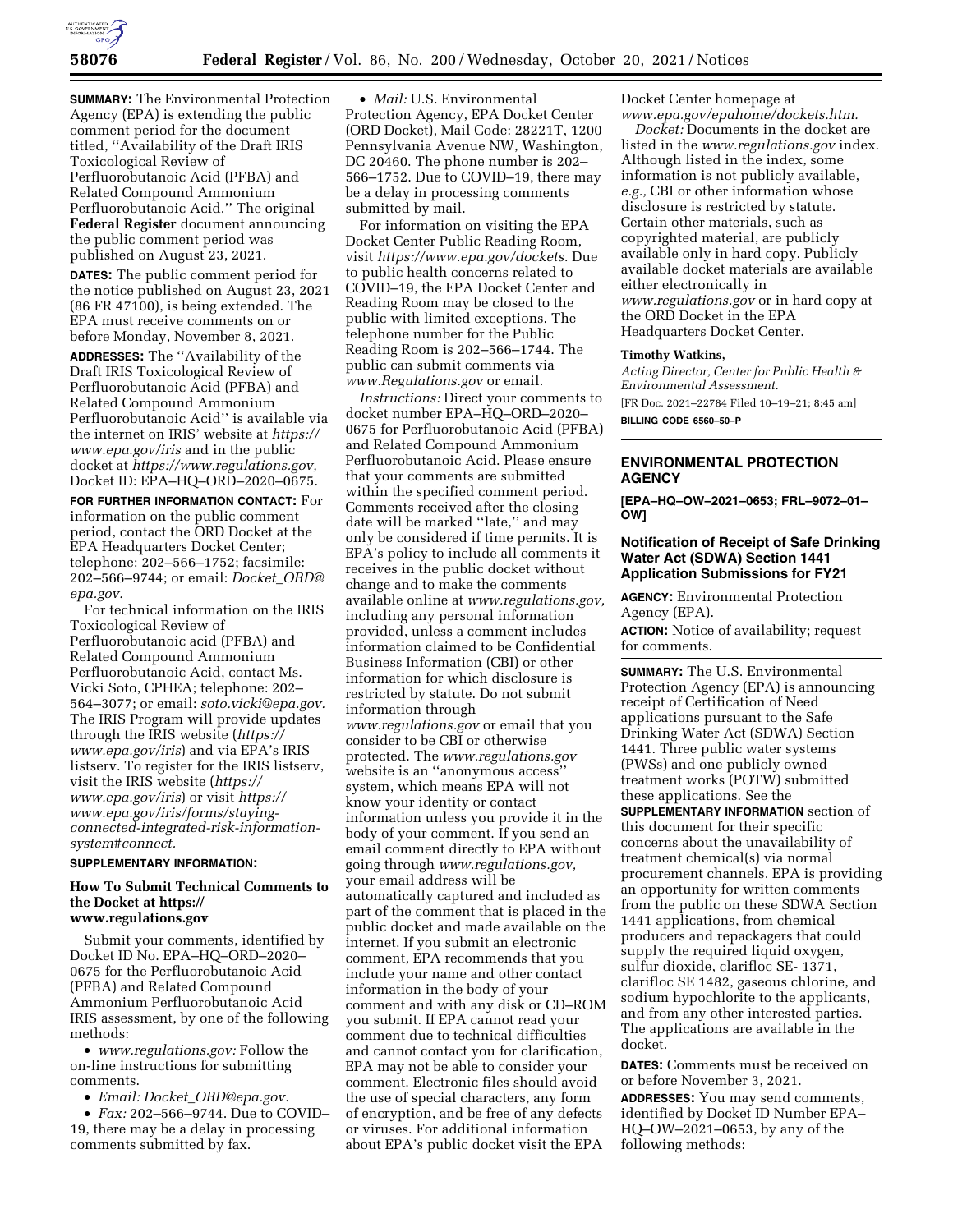*Federal eRulemaking Portal: [https://](https://www.regulations.gov) [www.regulations.gov](https://www.regulations.gov)* (our preferred method). Follow the online instructions for submitting comments.

*Mail:* U.S. Environmental Protection Agency, EPA Docket Center, Water Docket, Environmental Protection Agency, Mail code: 28221T, 1200 Pennsylvania Ave. NW, Washington, DC 20460.

*Hand Delivery/Courier (by scheduled appointment only):* EPA Docket Center, WJC West Building, Room 3334, 1301 Constitution Ave. NW, Washington, DC 20004. The Docket Center's hours of operations are 8:30 a.m.–4:30 p.m., Monday–Friday (except federal holidays).

*Instructions:* All submissions received must include the Docket ID No. EPA– HQ–OW–2021–0653 for this announcement. Comments received may be posted without change to *[https://](https://www.regulations.gov) [www.regulations.gov](https://www.regulations.gov)* including any personal information provided. For detailed instructions on sending comments, see the ''Public Participation'' heading of the

**SUPPLEMENTARY INFORMATION** section of this announcement. Out of an abundance of caution for members of the public and our staff, the EPA Docket Center and Reading Room are closed to the public, with limited exceptions, to reduce the risk of transmitting COVID– 19. Our Docket Center staff will continue to provide remote customer service via email, phone, and webform. We encourage the public to submit comments via *[https://](https://www.regulations.gov) [www.regulations.gov,](https://www.regulations.gov)* as there may be delay in processing mail. Hand deliveries and couriers may be received by scheduled appointment only. For further information of EPA Docket Center Services and the current status, please visit us online at *[https://](https://www.epa.gov/dockets) [www.epa.gov/dockets.](https://www.epa.gov/dockets)* 

**FOR FURTHER INFORMATION CONTACT:** For information on SDWA Section 1441 applications contact Gabrielle Minton, Office of Ground Water and Drinking Water, Water Security Division, at (202) 564–8284 or email *[minton.gabrielle@](mailto:minton.gabrielle@epa.gov) [epa.gov.](mailto:minton.gabrielle@epa.gov)* For information on water utility disinfection products contact Steve Allgeier, Office of Ground Water and Drinking Water, Water Security Division, at (513) 569–7131 or email *[allgeier.steve@epa.gov.](mailto:allgeier.steve@epa.gov)* For more information, visit EPA's website at: *[https://www.epa.gov/waterutility](https://www.epa.gov/waterutilityresponse/watersectorsupplychainchemicalshortages) [response/watersectorsupply](https://www.epa.gov/waterutilityresponse/watersectorsupplychainchemicalshortages) [chainchemicalshortages.](https://www.epa.gov/waterutilityresponse/watersectorsupplychainchemicalshortages)* 

### **SUPPLEMENTARY INFORMATION:**

#### **Table of Contents**

I. General Information

- A. System's Report of Need
- B. Does this action impose any requirements on public water systems or public treatment works?
- C. Public Participation
- D. What should  $\tilde{I}$  consider as I prepare my comments for EPA?
- II. Purpose, Background, and Statutory Requirements of This Action
	- A. What is the purpose of this action?
	- B. Background and Statutory Requirements
	- C. Summary of Applications
- D. Additional Background

#### **I. General Information**

#### *A. System's Report of Need*

Two PWSs that submitted Certification of Need applications pursuant to the Safe Drinking Water Act (SDWA) Section 1441 cited receipt of notifications of *force majeure* or unavailability of treatment chemicals via normal procurement channels. The *force majeure* notices were issued due to competing demand for liquid oxygen at hospitals for high-flow oxygen therapy for COVID–19 patients. Additionally, limited or non-costeffective transportation resources or options have hampered their ability to bring in liquid oxygen from production facilities outside of the region. The applications further stated that after receiving the notices, each of these utilities contacted several additional liquid oxygen suppliers in the region and were informed that none had product that was not already allocated to critical customers, primarily for medical use. These drinking water systems rely on liquid oxygen to produce ozone that is used to disinfect the water, a step necessary to produce safe drinking water as required under the Safe Drinking Water Act and its implementing regulations.

The third PWS and the POTW, operated by the same municipality, have not received *force majeure* notices and have not been placed on reduced allocation at the time the application was submitted. They based their applications for Certifications of Need on concerns regarding limited supply and increased demand on the specified treatment chemicals, as well as ongoing transportation and logistics challenges. The chemicals listed in the applications from this municipality included: Sulfur dioxide, clarifloc SE–1371, clarifloc SE 1482, gaseous chlorine, and sodium hypochlorite.

*B. Does this action impose any requirements on public water systems or public treatment works?* 

This action, when published, will not impose any requirements on regulated entities.

#### *C. Public Participation*

Submit your comments, identified by Docket ID No. EPA–HQ–OW–2021– 0653, at *<https://www.regulations.gov>*  (our preferred method), or the other methods identified in the **ADDRESSES** section of this announcement. Once submitted, comments cannot be edited or removed from the docket. EPA may publish any comment received to its public docket. Do not submit electronically any information you consider to be Confidential Business Information (CBI) or other information whose disclosure is restricted by statute. Multimedia submissions (audio, video, etc.) must be accompanied by a written comment. The written comment is considered the official comment and should include discussion of all points you wish to make. EPA will generally not consider comments or comment contents located outside of the primary submission (*i.e.,* on the web, cloud, or other file sharing system). For additional submission methods, the full EPA public comment policy, information about CBI or multimedia submissions, and general guidance on making effective comments, please visit *[https://www.epa.gov/dockets/](https://www.epa.gov/dockets/commenting-epa-dockets)  [commenting-epa-dockets.](https://www.epa.gov/dockets/commenting-epa-dockets)* 

Due to public health concerns related to COVID–19, the EPA Docket Center and Reading Room are open to the public by appointment only. Our Docket Center staff also continues to provide remote customer service via email, phone, and webform. Hand deliveries or couriers will be received by scheduled appointment only. For further information and updates on EPA Docket Center services, please visit us online at *[https://www.epa.gov/dockets.](https://www.epa.gov/dockets)* 

The EPA continues to carefully and continuously monitor information from the Centers for Disease Control and Prevention (CDC), local area health departments, and our Federal partners so that we can respond rapidly as conditions change regarding COVID–19.

# *D. What should I consider as I prepare my comments for EPA?*

You may find the following suggestions helpful for preparing your comments:

Explain your views as clearly as possible.

Describe any assumptions that you used.

Provide any technical information and/or data you used that support your views.

Provide full references for any peer reviewed publication you used that support your views.

Provide specific examples to illustrate your concerns.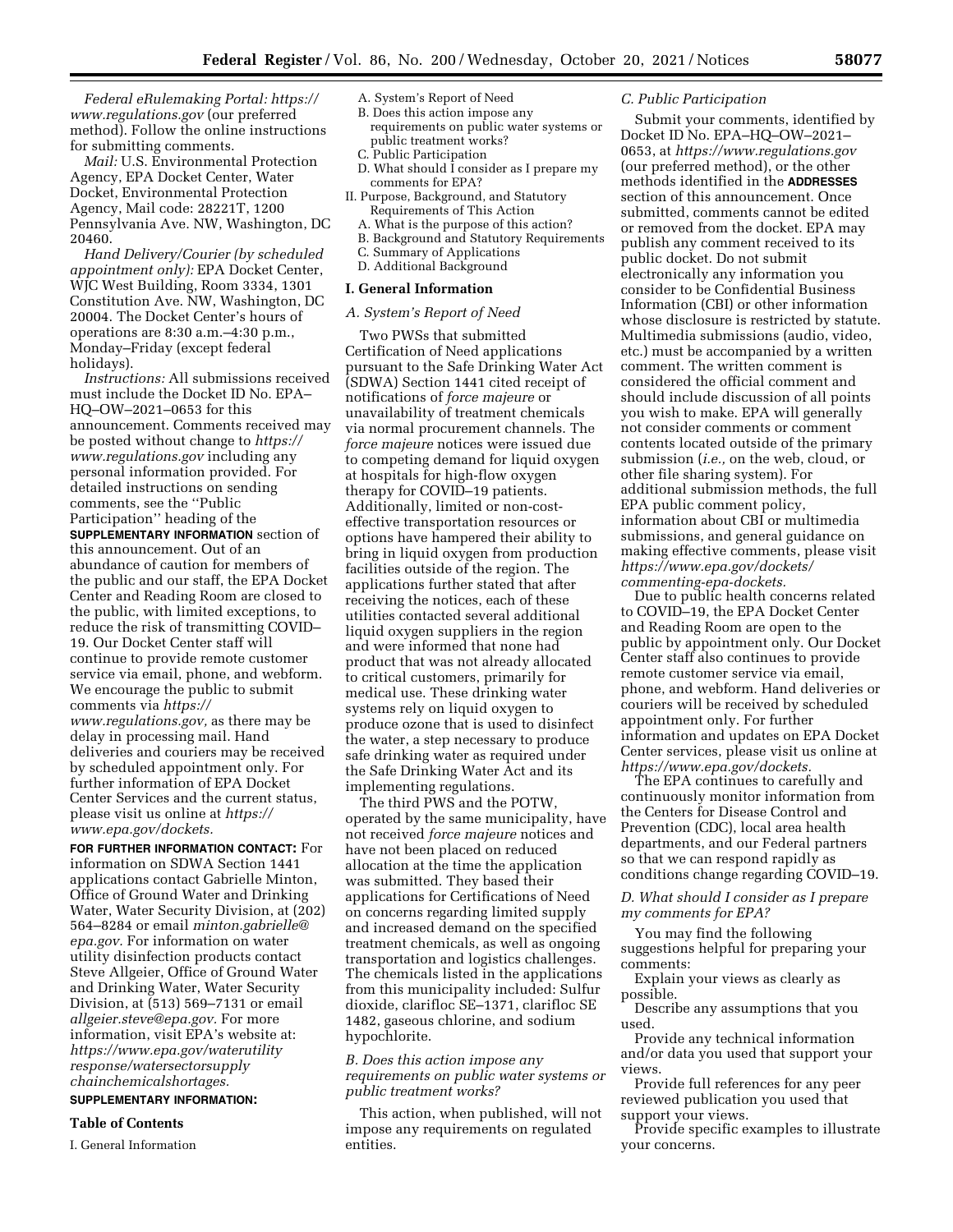# Offer alternatives.

Make sure to submit your comments by the comment period deadline. To ensure proper receipt by EPA, identify the appropriate docket identification number in the subject line on the first page of your response. It would also be helpful if you provided the name, date, and **Federal Register** citation related to your comments.

## **II. Purpose, Background, and Statutory Requirements of This Action**

This section briefly summarizes the purpose of this action and the statutory requirements.

# *A. What is the purpose of this action?*

The purpose of this action is to provide notification of the applications received under SDWA Section 1441 and to allow the public to comment on them.

# *B. Background and Statutory Requirements*

Pursuant to SDWA Section 1441, a PWS or POTW may submit an application to the EPA Administrator for a Certification of Need when the amount of a ''chemical or substance necessary to effectively treat water is not reasonably available'' or ''will not be so available when required.'' 42 U.S.C. 300j(a). Upon receipt of the application, EPA must publish an announcement in the **Federal Register***,* notify in writing all individuals who could be subject to an order based on the Certification of Need, and provide time for written comment. EPA may waive such requirements when EPA finds for good cause that a waiver is necessary to protect public health. *Id.* at (b)(2). Within 30 days after publishing the announcement in the **Federal Register**  or after receipt of the application, if publication is waived, EPA will either issue or deny the Certification of Need. *Id.* at (b)(3). The EPA Administrator has delegated the authority to receive applications for Certifications of Need, issue such certifications, and take other actions under SDWA Section 1441 to the EPA Assistant Administrator for Water.

If EPA issues the certification, the agency will forward it to the Department of Commerce for implementation. 42 U.S.C. 300j(c)(1). Within seven days of EPA issuing the certification, the Department of Commerce will issue an order requiring the manufacturers, producers, processors, distributors, or repackagers of the chemical or substance identified, in the amount and form, per the Certification of Need, that the Department determines to be necessary and appropriate. *Id.* Persons

or companies subject to the order will be given a reasonable opportunity to consult with the Department of Commerce with respect to implementation of the order. *Id.* 

#### *C. Summary of Applications*

EPA has received applications for Certifications of Need, under SDWA Section 1441 authority, from the following public water systems and publicly owned treatment works: Tampa Bay Water (PWSID FL6296139), Regional Surface Water Treatment Plant submitted an application for 99.9% liquid oxygen, 487 tons per month with 5 deliveries per week; City of Tampa (PWSID FL6290327), David L. Tippin Water Treatment Facility submitted an application for 99.9% liquid oxygen, 620 tons per month with daily deliveries; Pinellas County, South Cross Bayou Advanced Water Reclamation Facility (POTW ID FL0040436) submitted an application for Clarifloc SE–1371, 1,100 gallons per month, Clarifloc SE–1482, 11,000 pounds per month, 12.5% Sodium Hypochlorite, 835 gallons per month, Sulfur Dioxide Liquified Gas, 8 tons per month, 100% Gaseous Chlorine, 34 one-ton cylinders per month; and Pinellas County, S.K. Keller Water Treatment Facility (PWSID FL6521405), 12.5% Sodium Hypochlorite, 70,500 gallons per month.

Submitted applications were reviewed by EPA for accuracy, completeness, and basis for need. After the comment period, EPA will determine whether to issue Certifications of Need for each distinct application. If issued, EPA will transmit the certifications to the Department of Commerce Bureau of Industry and Security to implement the certification by issuing an order to contracted suppliers. The orders will require repackagers and/or suppliers to provide the fully contracted chemical allocations to the applicants listed in this **Federal Register** announcement. EPA requests comment on the application submittals as well as feedback from repackagers or suppliers who may be able to assist.

Tampa Bay Water indicates that if they do not have adequate supply of liquid oxygen to operate their ozonation process, they will need to shut down their surface water treatment plant. They can partially offset the loss of the surface water treatment plant production with increased production from groundwater sources. However, the system seeks to resume operation of its normal disinfection process as soon as possible.

The City of Tampa has temporarily switched their primary disinfection

from ozonation to chlorination, using sodium hypochlorite. However, according to the City of Tampa, this alteration in treatment makes it challenging to meet other water quality objectives, potentially including compliance with other drinking water standards. Furthermore, the supply of chlorine and sodium hypochlorite is strained in multiple regions of the country, making this emergency solution tenuous.

Upon receipt of the applications from City of Tampa and Tampa Bay Water for Certifications of Need regarding liquid oxygen, EPA contacted their supplier, Matheson Tri-Gas, and was informed by the supplier that the increased demand on liquid oxygen is largely due to the increase in COVID-related hospitalizations and limited and noncost-effective transportation options, which were the primary factors leading to issuance of force majeure. On August 27, 2021, EPA met with representatives from the Department of Homeland Security, the Sector Risk Management Agency for the Chemical Sector, and representatives from several major producers of liquid oxygen to discuss the risk of cascading impacts should water systems, which depend on a reliable supply of liquid oxygen to produce safe drinking water or treat wastewater, not receive the necessary allocations. As a result, the Chemical Sector Coordinating Council sent a notice to all major domestic liquid oxygen producers requesting that they coordinate with their water sector customers to ensure that adequate supplies of liquid oxygen are delivered to those water sector customers to maintain production of safe drinking water and treatment of wastewater.

#### *D. Additional Background*

EPA is also aware that several other water systems that have not submitted applications for a Certification of Need as of the date of this announcement have received force majeure notices and have been placed on reduced allocations, in some cases 0% of the contracted amount. Furthermore, EPA has been informed by suppliers that all non-critical customers of liquid oxygen have been issued force majeure notices and placed on reduced allocation in order to preserve available supplies for medical use and critical infrastructure customers. In some cases, these industrial customers include manufacturers of other treatment chemicals, such as ferric sulfate, and thus, could result in shortages of other water treatment chemicals critical to the provision of safe drinking water and treatment of wastewater. All suppliers